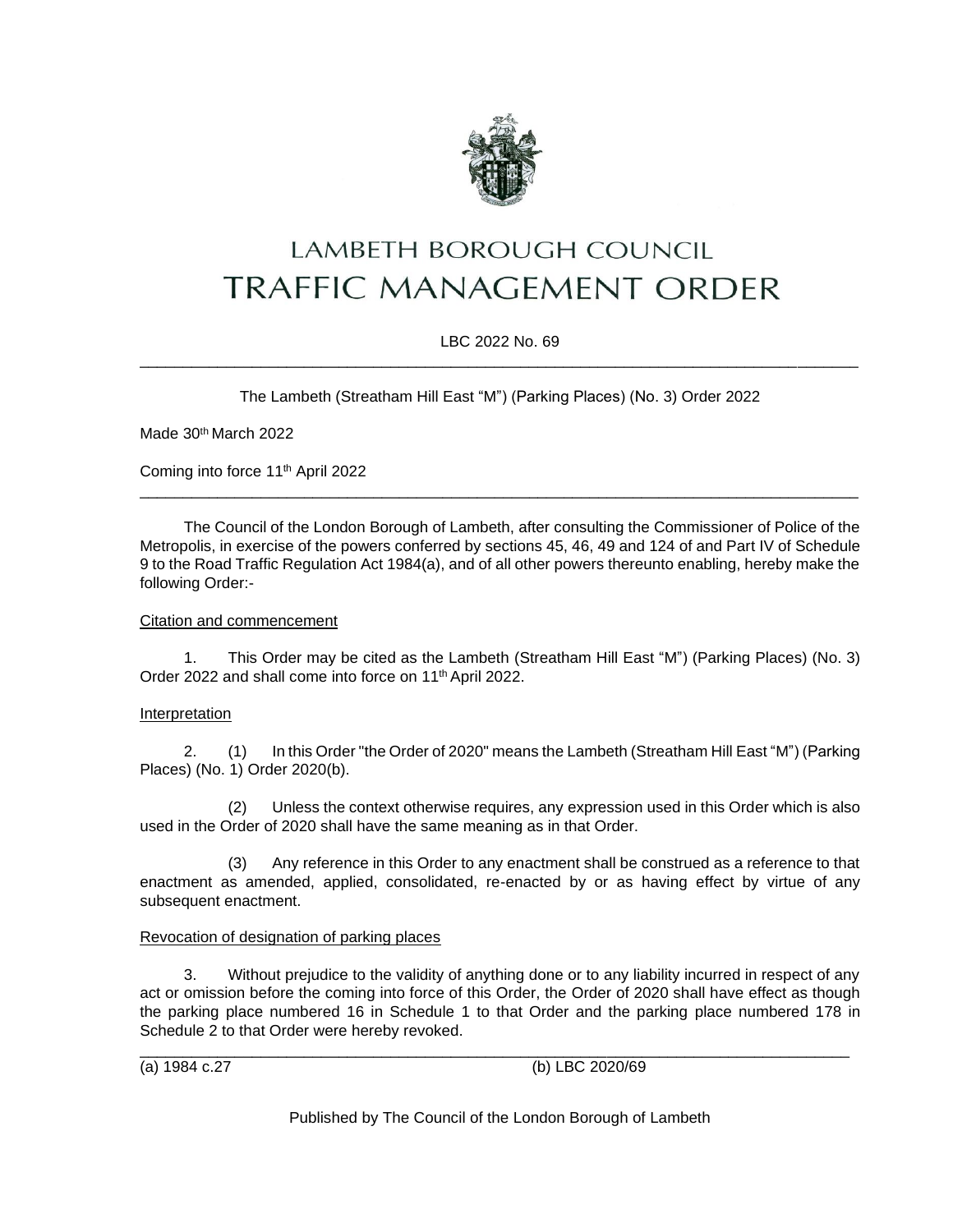## Designation of parking places and application of the Order of 2020 thereto

4. (1) Each area on a highway comprising a length of carriageway of a street specified in column 2 of Schedule 1, 2, 3 or 4 to this Order and bounded on one side of that length by the edge of the carriageway and on the other sides by a white line marking is designated as a parking place.

(2) The reference in this Article to a white line marking shall be construed as a reference to the white line marking (either broken or continuous) provided for in Schedule 7 to the Traffic Signs Regulations and General Directions 2016(a) or, if applicable, authorised by the Secretary of State by virtue of section 64 of the Road Traffic Regulation Act 1984.

(3) The provisions of the Order of 2020 (other than Articles 3 and 16) shall apply to the areas designated as parking places by this Order as if in those provisions any reference to a parking place included a reference to an area designated as a parking place by this Order and as if any reference to Schedule 1 of the Order of 2020 included a reference to Schedule 1 to this Order, and as if any reference to Schedule 2 of the Order of 2020 included a reference to Schedule 2 to this Order.

Placing of traffic signs, etc.

- 5. The Council shall:-
	- (a) place and maintain traffic signs indicating the limits of each parking place referred to in Schedules 1, 2, 3 and 4 to this Order;
	- (b) place and maintain in or in the vicinity of each parking place referred to in Schedule 1 and 2, 3 and 4 to this Order traffic signs indicating that such parking place may be used during the permitted hours for the leaving only of the vehicles specified in Articles 4(2), 4(3), 4(4) and 4(5) respectively of the Order of 2020; and
	- (c) carry out such other works as is reasonably required for the purposes of the satisfactory operation of each parking place.

### Amendments to the Order of 2020

6. Without prejudice to the validity of anything done or to any liability incurred in respect of any act or omission before the coming into force of this Order, the Order of 2020 shall have effect as though:

(a) in Article 2(1) to that Order, in the meanings assigned to the expressions "electronic car club permit", "hard copy car club permit" and "validate", for the text "Schedule 1 or 2" there were substituted the text "Schedule 1, 2, 2B or 2C";

(b) in Article 3(1)(a) of that Order, for the text "Schedule 1 or 2" there were substituted the text "Schedule 1, 2, 2B or 2C";

(c) in Article 3(1)(b) of that Order, for the text "Schedule 1 or 2" there were substituted the text "Schedule 1, 2, 2B or 2C";

\_\_\_\_\_\_\_\_\_\_\_\_\_\_\_\_\_\_\_\_\_\_\_\_\_\_\_\_\_\_\_\_\_\_\_\_\_\_\_\_\_\_\_\_\_\_\_\_\_\_\_\_\_\_\_\_\_\_\_\_\_\_\_\_\_\_\_\_\_\_\_\_\_\_\_\_\_

(a) S.I. 2016/362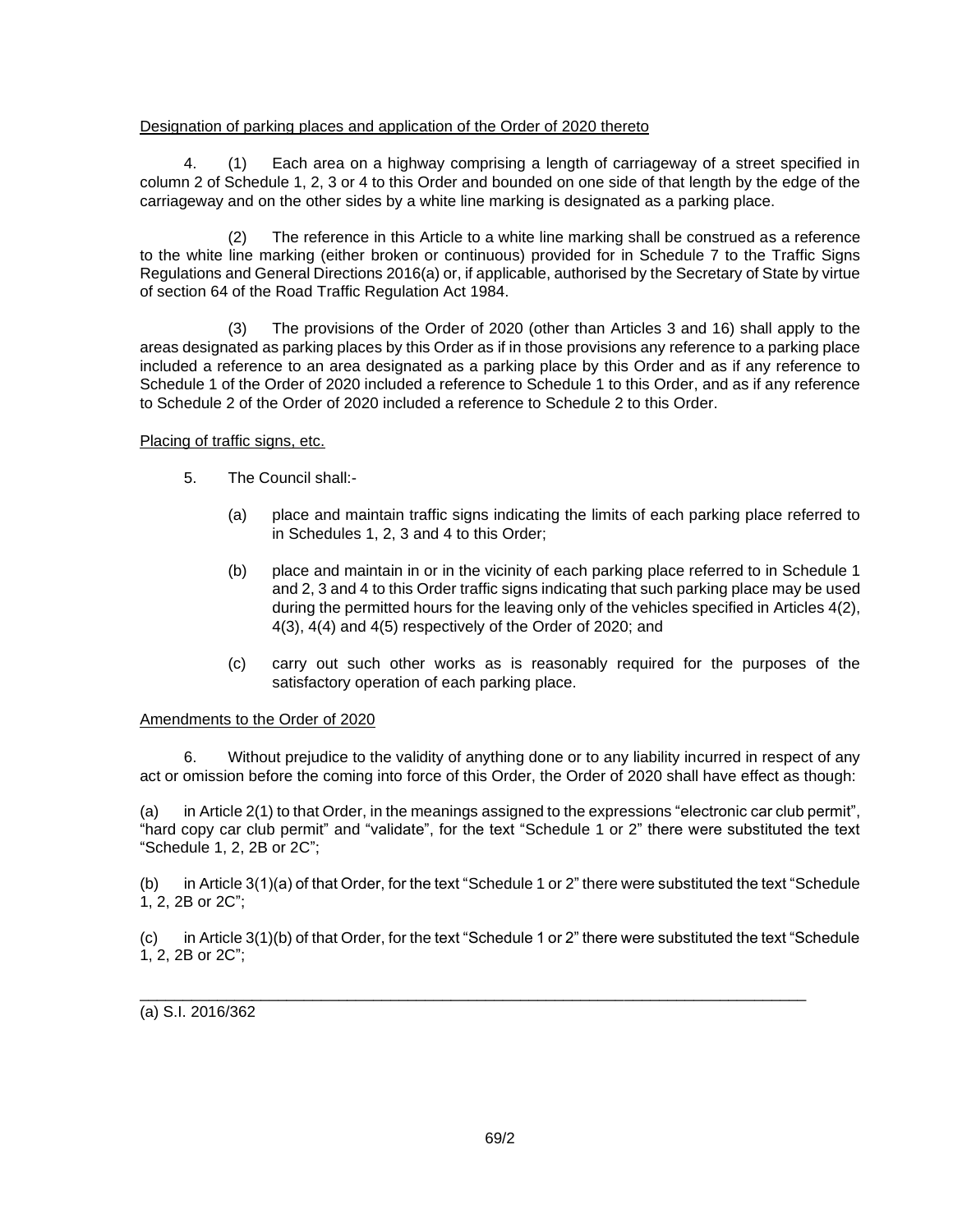(d) there were added as Articles 4(4) and 4(5) to that Order, the following:

"(4) Each parking place referred to in Schedule 2B may be used, subject to the provisions of this Order, for the leaving during the permitted hours of such vehicles of the class specified in paragraph (1) of this Article:-

- (a) as display in the manner specified in Article 5(4)(a) either a valid hard copy resident's permit, a valid hard copy car club permit, a valid hard copy health care permit, a valid hard copy visitor's permit or a valid hard copy trade permit, issued in respect of that vehicle; or
- (b) in respect of which there has been granted either an electronic resident's permit, an electronic car club permit, a flexible car club permit, an electronic health care permit, an electronic visitor's permit or an electronic trade permit and a hand-held device shows the indication specified in Article 5(4)(b),

provided that the electrical storage battery of that vehicle is in the process of being charged from a mains electrical source adjacent to that parking place.

(5) Each parking place referred to in Schedule 2C may be used, subject to the provisions of this Order, for the leaving during the permitted hours of such vehicles of the class specified in paragraph (1) of this Article:-

- (a) as display in the manner specified in Article 5(5)(a) either a valid hard copy resident's permit, a valid hard copy business permit, a valid hard copy car club permit, a valid hard copy teacher's permit, a valid hard copy health care permit, a valid hard copy visitor's permit or a valid hard copy trade permit, issued in respect of that vehicle; or
- (b) in respect of which there has been granted either an electronic resident's permit, an electronic business permit, an electronic car club permit, a flexible car club permit, an electronic teacher's permit, an electronic health care permit, an electronic visitor's permit or an electronic trade permit and a hand-held device shows the indication specified in Article 5(5)(b),

provided that the electrical storage battery of that vehicle is in the process of being charged from a mains electrical source adjacent to that parking place.";

(e) there were added as Article 5(4) to that Order, the following:

"(4) At all times during which a vehicle is left in a parking place referred to in Schedule 2C during the permitted hours:-

- (a) it shall display either a valid hard copy resident's permit, a valid hard copy car club permit, a valid hard copy health care permit, a valid hard copy visitor's permit or a valid hard copy trade permit, issued in respect of that vehicle, so that all the particulars on that hard copy resident's permit, that hard copy car club permit, that hard copy health care permit, that hard copy visitor's permit or that hard copy trade permit, as the case may be, are clearly visible from outside that vehicle and from the front or nearside of that vehicle; or
- (b) there shall be an indication on a hand-held device that either an electronic resident's permit, an electronic car club permit, a flexible car club permit, an electronic health care permit, an electronic visitor's permit or an electronic trade permit has been granted in respect of that vehicle and the permit is valid; or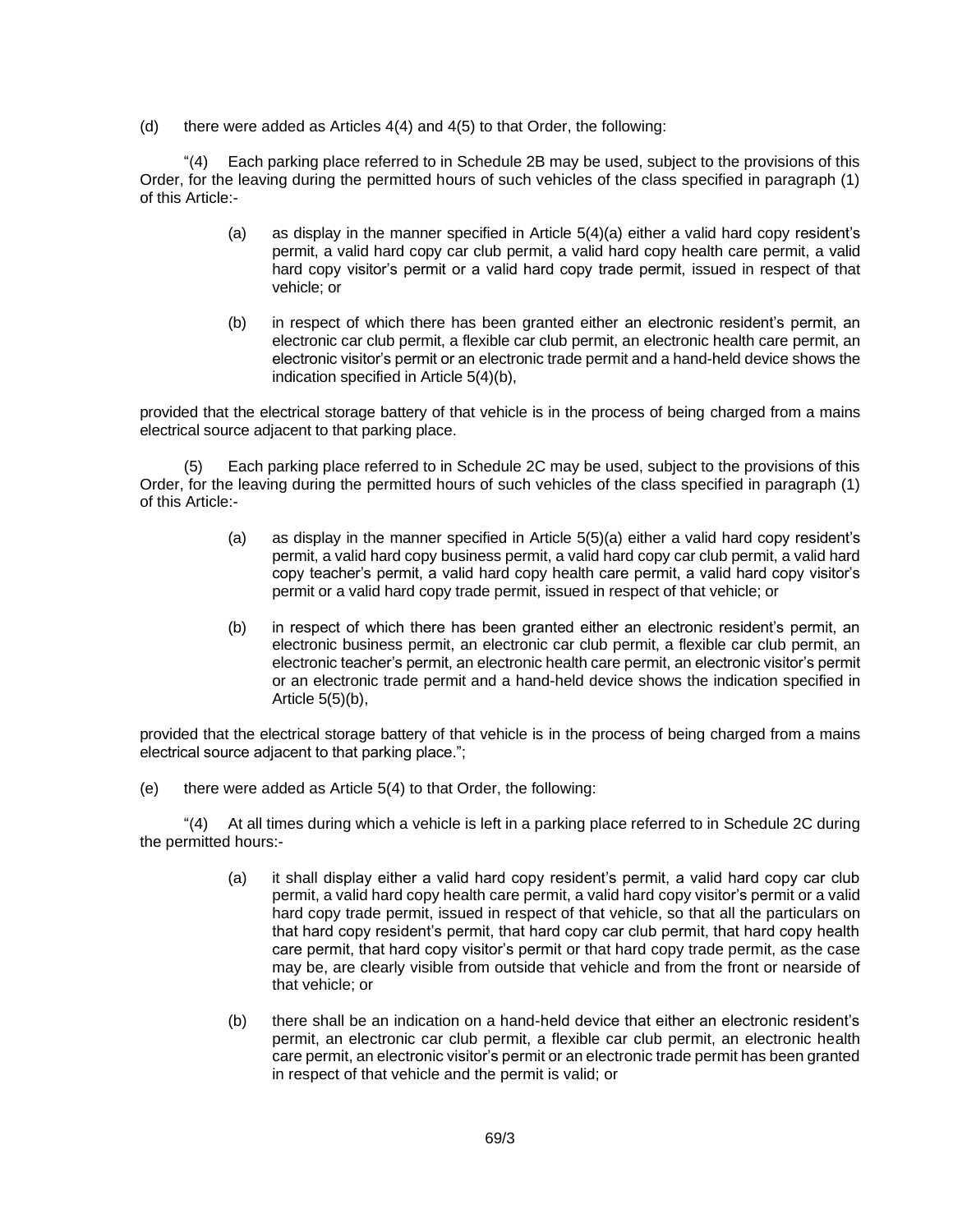$(f)$  there were added as Article 5(5) to that Order, the following:

"(5) At all times during which a vehicle is left in a parking place referred to in Schedule 2C during the permitted hours:-

- (a) it shall display either a valid hard copy resident's permit, a valid hard copy business permit, a valid hard copy car club permit, a valid hard copy teacher's permit, a valid hard copy health care permit, a valid hard copy visitor's permit or a valid hard copy trade permit, issued in respect of that vehicle, so that all the particulars on that hard copy resident's permit, that hard copy business permit, that hard copy car club permit, that hard copy teacher's permit, that hard copy health care permit, that hard copy visitor's permit or that hard copy trade permit, as the case may be, are clearly visible from outside that vehicle and from the front or nearside of that vehicle; or
- (b) there shall be an indication on a hand-held device that either an electronic resident's permit, an electronic business permit, an electronic car club permit, a flexible car club permit, an electronic teacher's permit, an electronic health care permit, an electronic visitor's permit or an electronic trade permit has been granted in respect of that vehicle and the permit is valid.";

(g) in Article 12(1)(a) of that Order, for the text "Schedule 1 or 2" there were substituted the text "Schedule 1, 2, 2B or 2C";

- (h) for paragraph (b) of Article 16 of that Order, there were substituted the following:
	- "(b) place and maintain in or in the vicinity of each parking place referred to in Schedule 1, 2, 3 and 4 traffic signs indicating that such parking place may be used during the permitted hours for the leaving only of the vehicles specified in Article  $4(2)$ ,  $4(3)$ ,  $4(4)$  and  $4(5)$  respectively;";

(i) in Article 20(2) of that Order, for the text "Schedule 1 or 2" there were substituted the text "Schedule 1, 2, 2B or 2C";

(j) for Article 23 of that Order, there were substituted the following:

"23. (1) No vehicle in respect of which payment of the parking charge has been made using the electronic payment system in accordance with the provisions of Article 18, and which has been taken away from a parking place referred to in Schedule 1 or 2 during the permitted hours, shall, until the expiration of 1 hour from the time that vehicle was taken away, again be left in that parking place during the permitted hours.

(2) No vehicle which has been taken away from a parking place referred to in Schedule 2B or 2C during the permitted hours, shall, until the expiration of 2 hours from the time that vehicle was taken away, again be left in that parking place during the permitted hours.";

(k) in Article 24(3) of that Order, for the text "Schedule 1 or 2" there were substituted the text "Schedule 1, 2, 2B or 2C";

(l) in Article 25(3)(a) and 25(3)(b) of that Order, for the text "Schedule 2" there were substituted the text "Schedule 2 or 2C";

(m) in Article 26(3) of that Order, for the text "Schedule 1 or 2" there were substituted the text "Schedule 1, 2, 2B or 2C";

(n) in Article 27(3) of that Order, for the text "Schedule 1 or 2" there were substituted the text "Schedule 1, 2, 2B or 2C";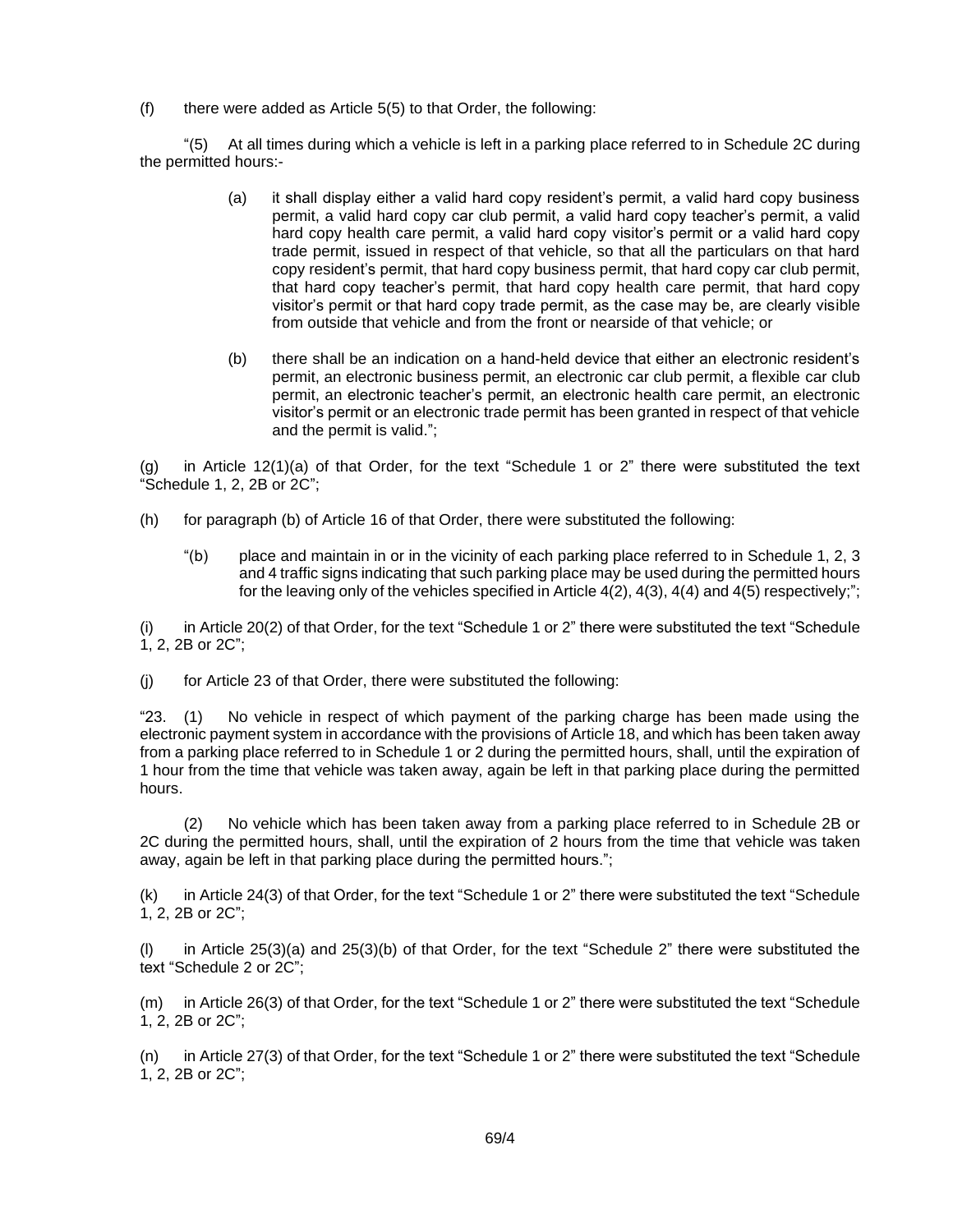(o) in Article 28(3) of that Order, for the text "Schedule 2" there were substituted the text "Schedule 2 or 2C";

(p) in Article 29(3)(a) of that Order, for the text "Schedule 1 or 2" there were substituted the text "Schedule 1, 2 2B or 2C";

(q) in Article 30(4) of that Order, for the text "Schedule 1 or 2" there were substituted the text "Schedule 1, 2, 2B or 2C"; and

(r) there were added as Schedules 2B and 2C to that Order and the headings to those Schedules, the Schedules and the headings to those Schedules set out in Schedules 3 and 4 to this Order:

Dated this thirtieth day of March 2022.

Ben Stevens Highway Network Manager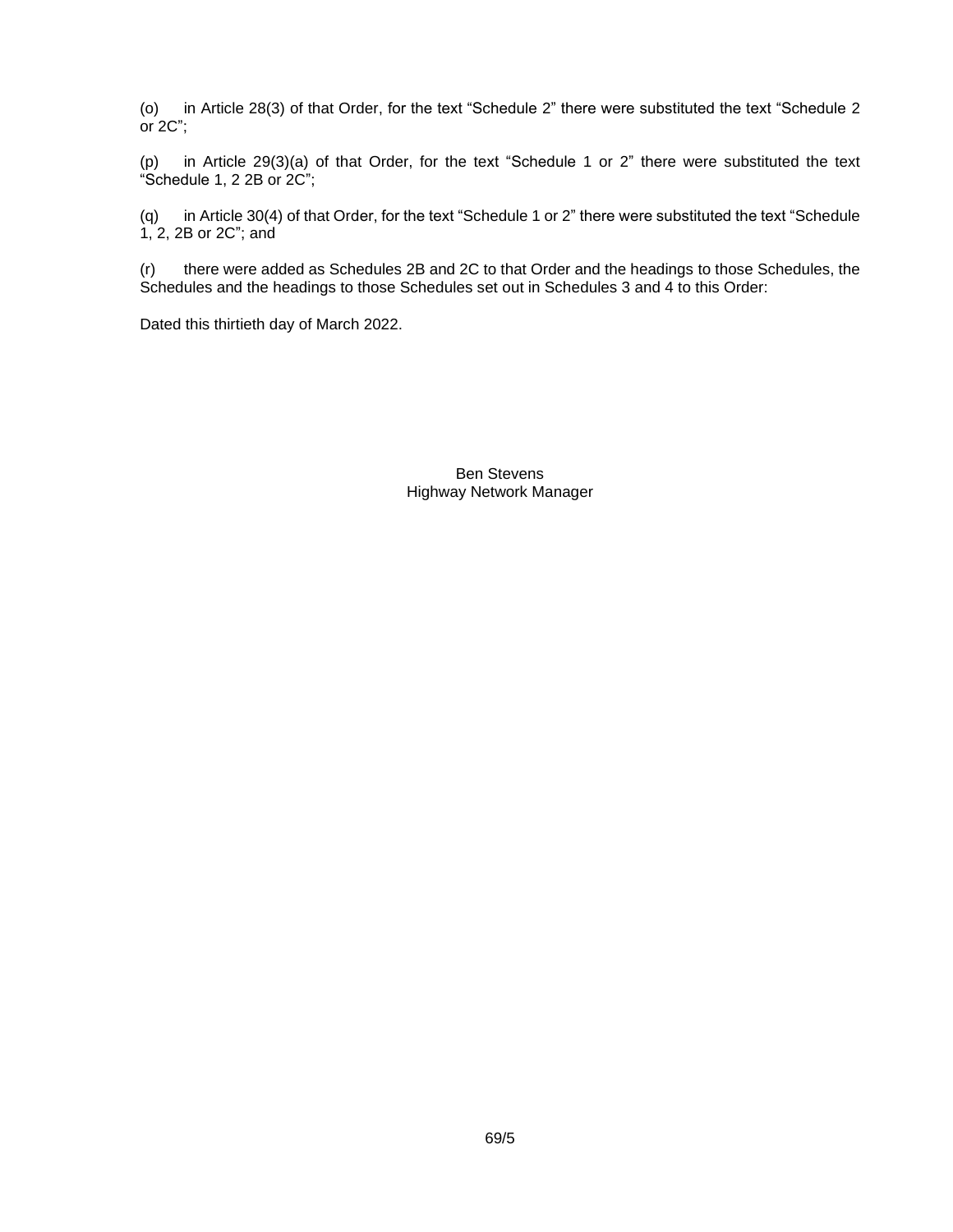#### SCHEDULE 1 (see Article 4)

IN RELATION TO A PARKING PLACE REFERRED TO IN THIS SCHEDULE THE EXPRESSION "PERMITTED HOURS" MEANS THE PERIOD BETWEEN 10 A.M. AND 12 NOON ON MONDAYS TO FRIDAYS INCLUSIVE, ANY SUCH DAY NOT BEING CHRISTMAS DAY, GOOD FRIDAY OR A BANK HOLIDAY.

PARKING PLACES IN WHICH A VEHICLE MAY BE LEFT DURING THE PERMITTED HOURS PROVIDED:-

- (A) THE PARKING CHARGE HAS BEEN PAID USING THE ELECTRONIC PAYMENT SYSTEM (AND THE VEHICLE IS LEFT FOR NOT MORE THAN A MAXIMUM PERIOD OF ONE HOUR); OR
- (B) THE VEHICLE DISPLAYS EITHER A VALID HARD COPY RESIDENT'S PERMIT, A VALID HARD COPY CAR CLUB PERMIT, A VALID HARD COPY HEALTH CARE PERMIT, A VALID HARD COPY VISITOR'S PERMIT OR A VALID HARD COPY TRADE PERMIT, ISSUED IN RESPECT OF THAT VEHICLE, OR THERE APPEARS ON A HAND-HELD DEVICE AN INDICATION THAT AN ELECTRONIC VERSION OF ONE OF THOSE PERMITS OR A FLEXIBLE CAR CLUB PERMIT HAS BEEN GRANTED IN RESPECT OF THAT VEHICLE AND THE PERMIT IS VALID.

| Parking | Designated parking place                                                                                                                                                                   | Special   |
|---------|--------------------------------------------------------------------------------------------------------------------------------------------------------------------------------------------|-----------|
|         |                                                                                                                                                                                            |           |
| place   |                                                                                                                                                                                            | manner of |
| No.     |                                                                                                                                                                                            | standing  |
|         |                                                                                                                                                                                            |           |
|         | <b>BARCOMBE AVENUE, north-east side,</b>                                                                                                                                                   |           |
| $\star$ | From a point 1.1 metres south-east of the common boundary of Nos. 73 and 75<br>Barcombe Road to a point 1.5 metres north-west of the common boundary of<br>Nos. 81 and 83 Barcombe Avenue. |           |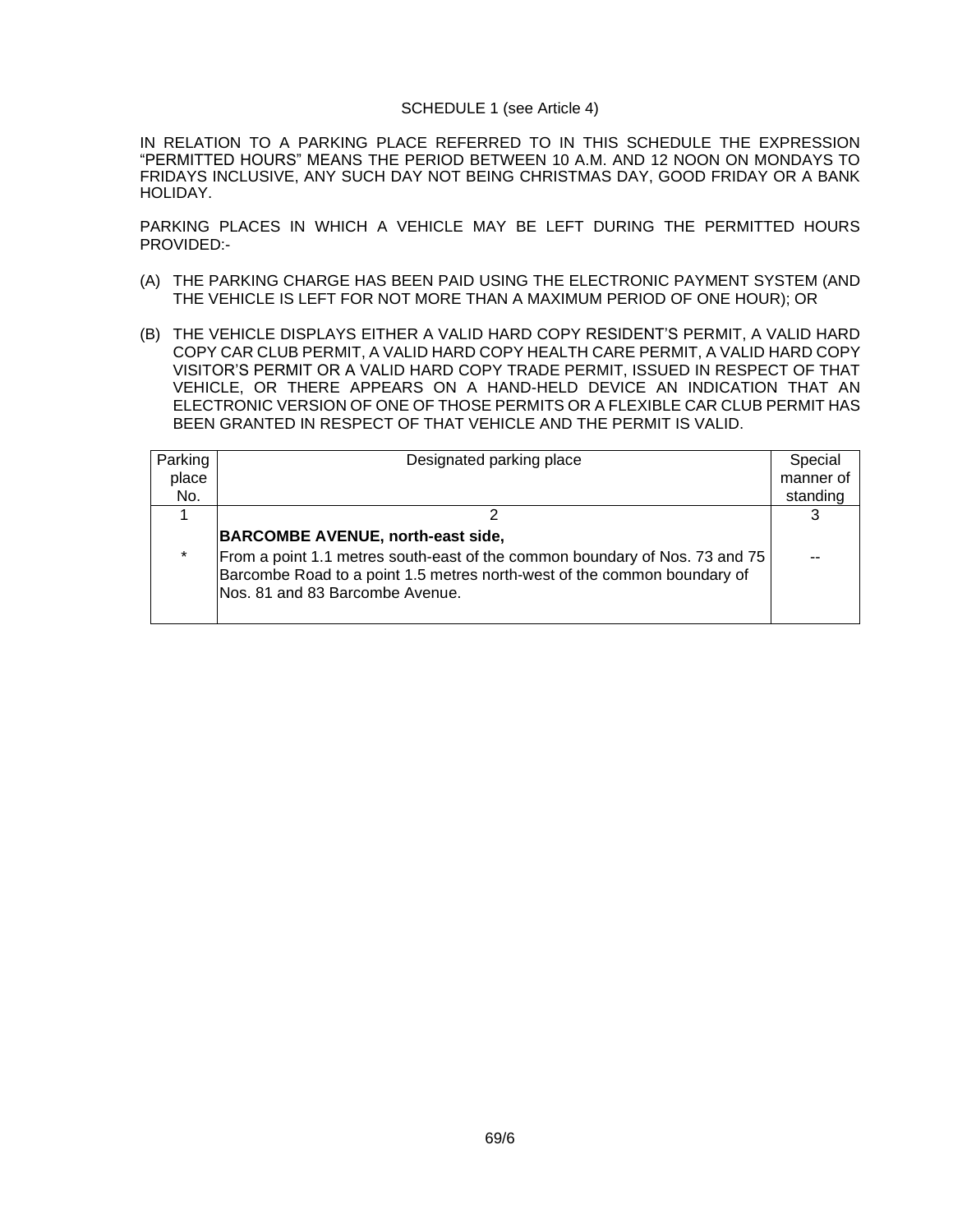#### SCHEDULE 2 (see Article 4)

IN RELATION TO A PARKING PLACE REFERRED TO IN THIS SCHEDULE THE EXPRESSION "PERMITTED HOURS" MEANS THE PERIOD BETWEEN 10 A.M. AND 12 NOON ON MONDAYS TO FRIDAYS INCLUSIVE, ANY SUCH DAY NOT BEING CHRISTMAS DAY, GOOD FRIDAY OR A BANK HOLIDAY.

PARKING PLACES IN WHICH A VEHICLE MAY BE LEFT DURING THE PERMITTED HOURS PROVIDED:-

- (A) THE PARKING CHARGE HAS BEEN PAID USING THE ELECTRONIC PAYMENT SYSTEM (AND THE VEHICLE IS LEFT FOR NOT MORE THAN A MAXIMUM PERIOD OF ONE HOUR); OR
- (B) THE VEHICLE DISPLAYS EITHER A VALID HARD COPY RESIDENT'S PERMIT, A VALID HARD COPY BUSINESS PERMIT, A VALID HARD COPY CAR CLUB PERMIT, A VALID HARD COPY TEACHER'S PERMIT, A VALID HARD COPY HEALTH CARE PERMIT, A VALID HARD COPY VISITOR'S PERMIT OR A VALID HARD COPY TRADE PERMIT, ISSUED IN RESPECT OF THAT VEHICLE, OR THERE APPEARS ON A HAND-HELD DEVICE AN INDICATION THAT AN ELECTRONIC VERSION OF ONE OF THOSE PERMITS OR A FLEXIBLE CAR CLUB PERMIT HAS BEEN GRANTED IN RESPECT OF THAT VEHICLE AND THE PERMIT IS VALID.

| Parking | Designated parking place                                                                                                                                            | Special   |
|---------|---------------------------------------------------------------------------------------------------------------------------------------------------------------------|-----------|
| place   |                                                                                                                                                                     | manner of |
| No.     |                                                                                                                                                                     | standing  |
|         |                                                                                                                                                                     |           |
|         | <b>FAYGATE ROAD, north-west side,</b>                                                                                                                               |           |
| $\star$ | From a point 4.8 metres south-west of the common boundary of No. 104<br>Downton Avenue and No. 99 Cricklade Avenue, south-westwards for a distance<br>lof 5 metres. |           |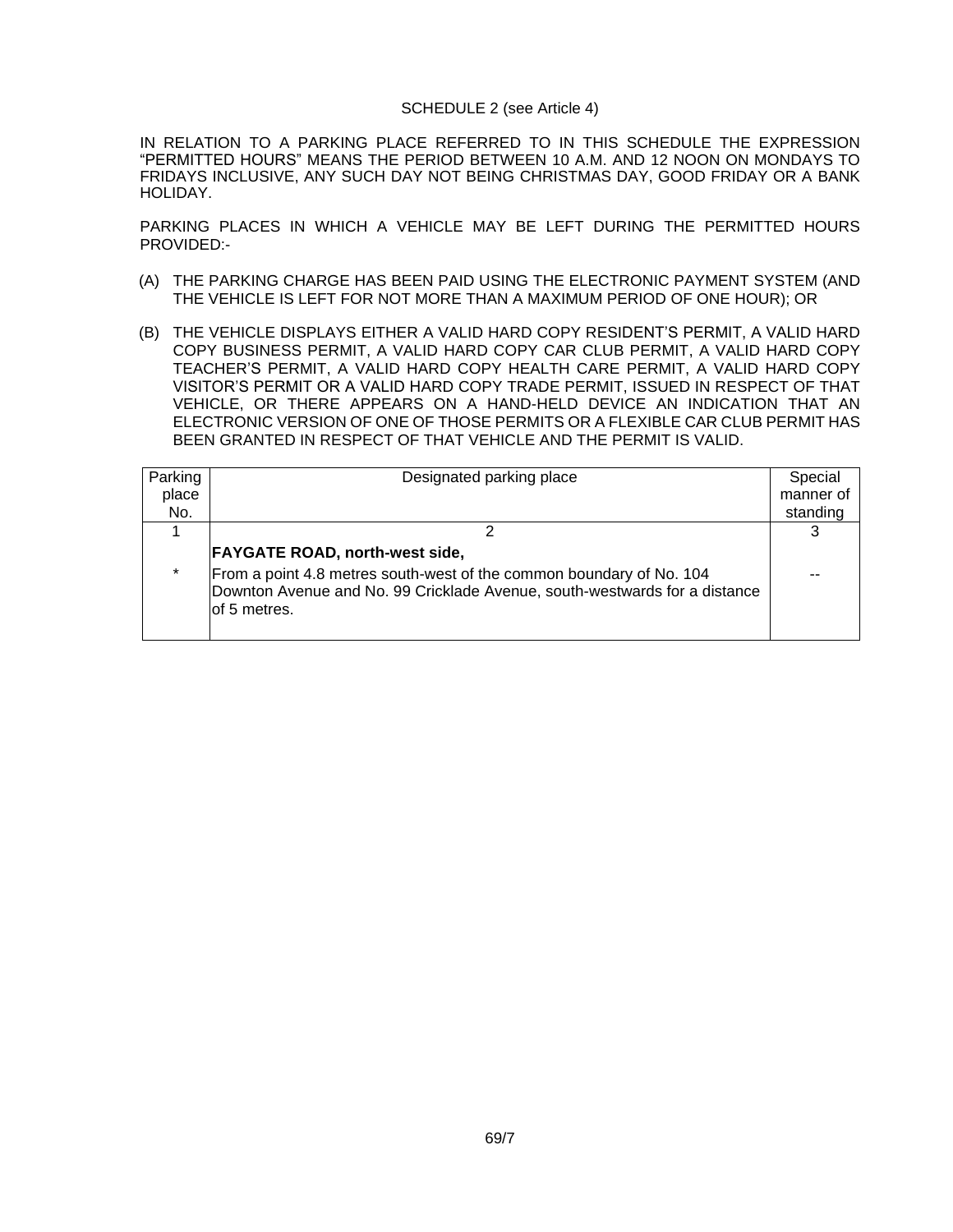## SCHEDULE 2B (see Articles 3 and 4(4))

IN RELATION TO A PARKING PLACE REFERRED TO IN THIS SCHEDULE THE EXPRESSION "PERMITTED HOURS" MEANS AT ANY TIME.

THE VEHICLE DISPLAYS EITHER A VALID HARD COPY RESIDENT'S PERMIT, A VALID HARD COPY CAR CLUB PERMIT, A VALID HARD COPY HEALTH CARE PERMIT, A VALID HARD COPY VISITOR'S PERMIT OR A VALID HARD COPY TRADE PERMIT, ISSUED IN RESPECT OF THAT VEHICLE, OR THERE APPEARS ON A HAND-HELD DEVICE AN INDICATION THAT AN ELECTRONIC VERSION OF ONE OF THOSE PERMITS OR A FLEXIBLE CAR CLUB PERMIT HAS BEEN GRANTED IN RESPECT OF THAT VEHICLE AND THE PERMIT IS VALID, PROVIDED THAT THE ELECTRICAL STORAGE BATTERY OF THAT VEHICLE IS IN THE PROCESS OF BEING CHARGES FROM A MAINS ELECTRICAL SOURCE ADJACENT TO THAT PARKING PLACE.

| Parking<br>place<br>No. | Designated parking place<br>2                                                                                                                                                        | Special<br>manner of<br>standing |
|-------------------------|--------------------------------------------------------------------------------------------------------------------------------------------------------------------------------------|----------------------------------|
|                         | <b>BARCOMBE AVENUE, north-east side</b><br>from a point 1.1 metres south-east of the common boundary of Nos. 73<br>and 75 Barcombe Avenue north-westward for a distance of 6 metres. |                                  |